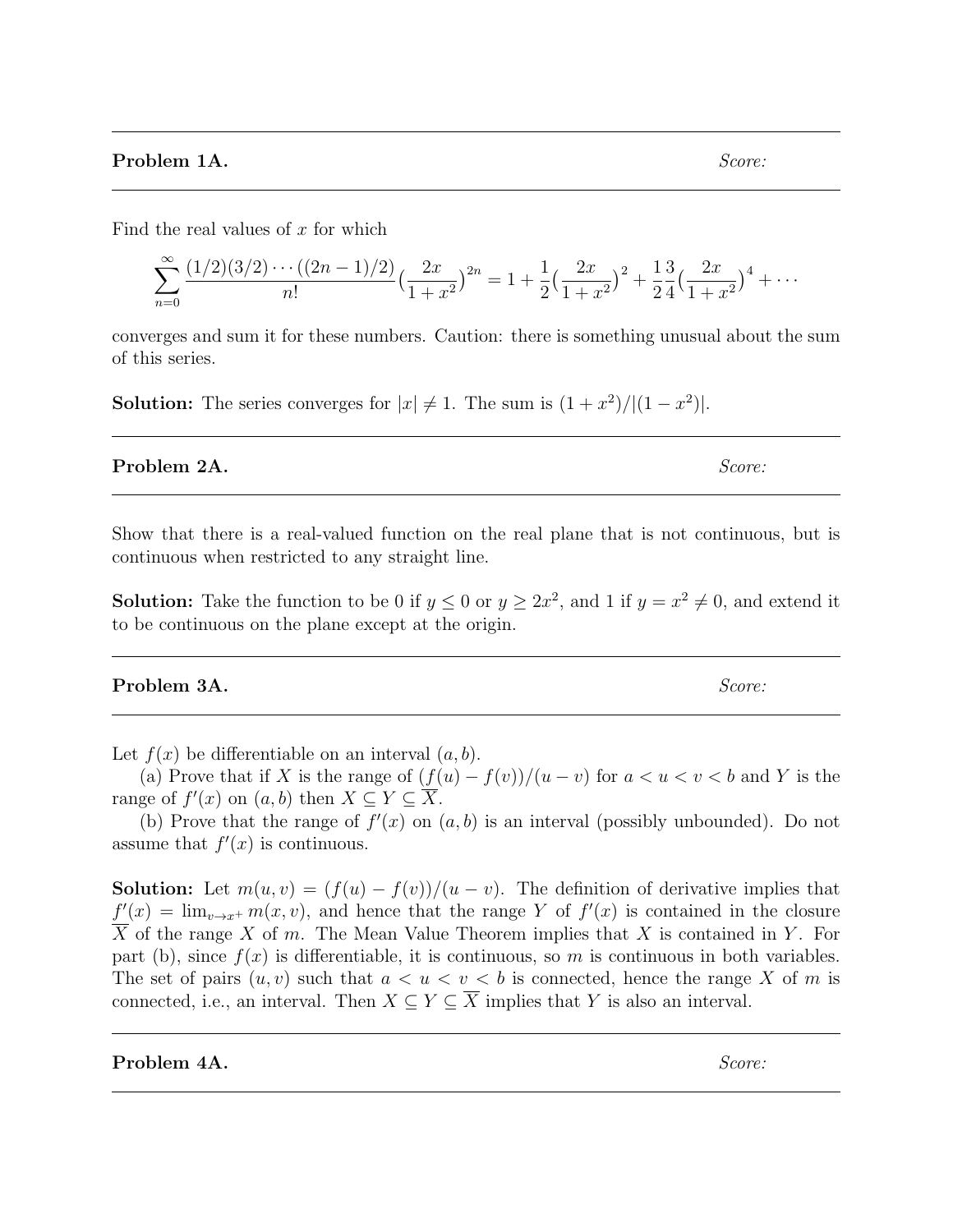Let  $S = \mathbb{C} \cup \{\infty\}$  be the Riemann sphere. Let  $\phi: \mathbb{C}^2 \setminus \{(0,0)\} \to S$  be the map defined by  $\phi(w, z) = w/z$  for  $z \neq 0, \phi(w, 0) = \infty$ .

(a) Prove that there is a unique map  $\tau: S \to S$  with the following property:  $\tau(\phi(w, z)) =$  $\phi(w', z')$  if and only if the one-dimensional subspaces  $\mathbb{C} \cdot (w, z)$  and  $\mathbb{C} \cdot (w', z')$  are orthogonal under the standard Hermitian inner product on  $\mathbb{C}^2$  in which the unit vectors  $(1,0)$  and  $(0,1)$ are orthonormal.

(b) Prove that  $\tau$  is continuous and bijective.

(c) Determine, with proof, whether  $\tau$  is holomorphic or not.

**Solution:** Extending  $1/z$  as usual to a holomorphic map on S, the inner product  $w\overline{w'} + z\overline{z'}$ vanishes if and only if  $\phi(w, z) = -1/\phi(w', z')$ . Hence the unique function with the property in (a) is  $\tau(z) = -1/z$ . For (b) and (c), it is clear from the formula that  $\tau$  is continuous, bijective, and not holomorphic.

#### **Problem 5A.** Score:

(a) Suppose  $z, c_1, \ldots, c_n$  are distinct complex numbers, and

$$
\frac{1}{z - c_1} + \dots + \frac{1}{z - c_n} = 0.
$$

Show that z lies in the convex hull of  $c_1, \ldots, c_n$ .

(b) Let  $p(z)$  be a non-constant polynomial. Show that every zero of  $p'(z)$  lies in the convex hull of the zeroes of  $p(z)$ .

**Solution:** For (a), suppose the contrary. Adding a constant to z and the  $c_i$  and multiplying by another constant, we can assume that  $z = 0$  and all the  $c_i$  lie in the half-plane  $\text{Re}(w) > 0$ . But then all the numbers  $1/(z - c_i)$  also lie in this half-plane, so their sum cannot be zero.

For (b), let  $c_1, \ldots, c_n$  be the zeroes of  $p(z)$ . We can assume that  $p(z) = (z-c_1)\cdots(z-c_n)$ . Then  $p'(z) = p(z)(1/(z - c_1) + \cdots + 1/(z - c_n))$ . When  $p'(z) = 0$ , this implies z is in the convex hull of the  $c_i$ , by part (a).

### **Problem 6A.** Score:

In the Euclidean space  $\mathbb{R}^4$ , consider the "hyper-ellipsoid"  $2x^2 + 3y^2 + 4z^2 + 5u^2 = 1$ . Does there exist a 3-dimensional subspace passing through the origin which intersects the ellipsoid in a sphere?

**Solution:** The answer is "no": A 3-dimensional subspace will intersect the plane  $x = y =$ 0 in a subspace of dimension  $> 1$ , and therefore it will contain a point from the ellipse  $4z^2 + 5u^2 = 1$ , all of whose points lie  $\leq 1/2$  away from the origin. Likewise, the same 3-dimensional section will contain another point, from ellipse  $2x^2 + 3y^3 = 1$  (in the plane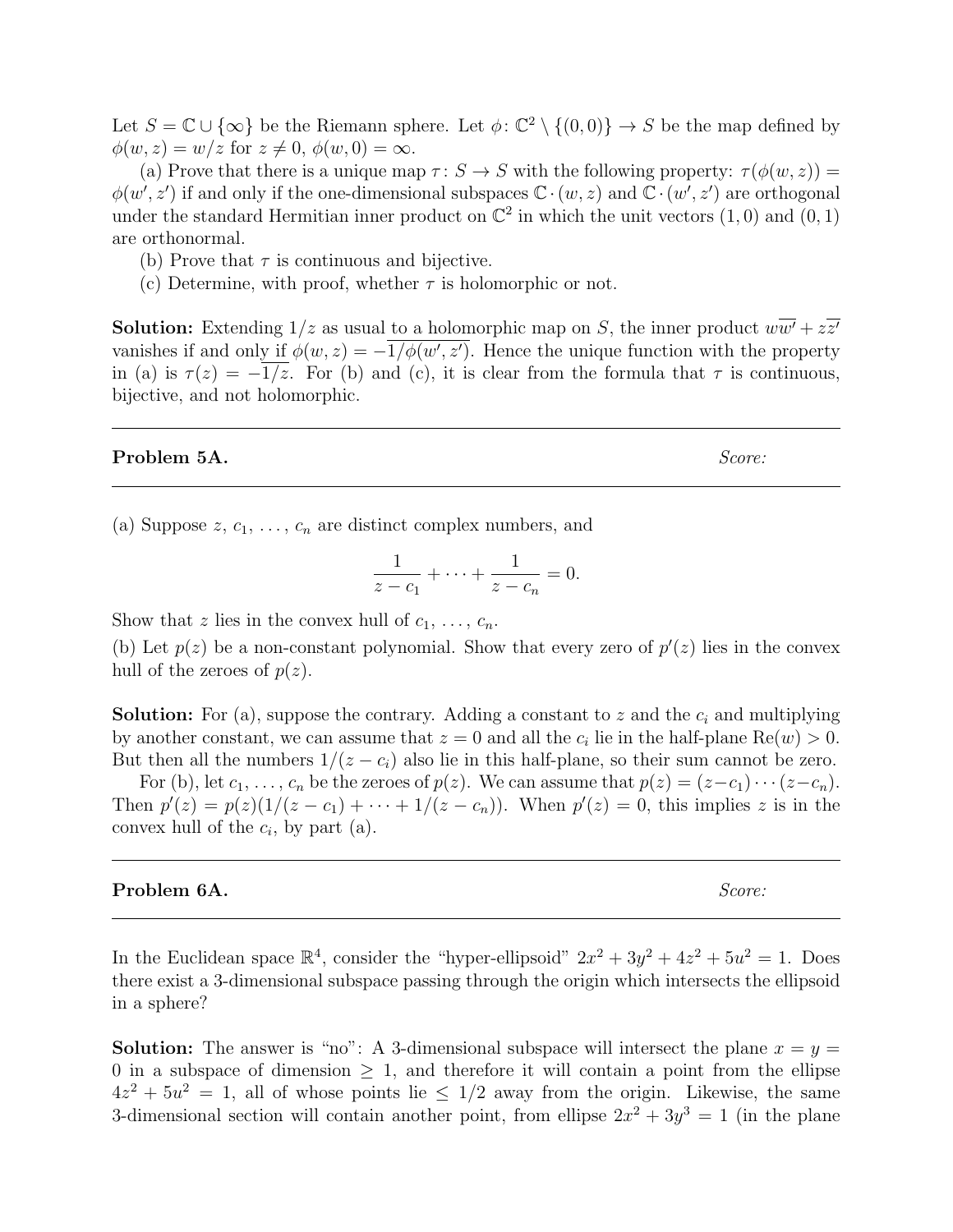|         |  |  | $z = u = 0$ , all of whose points lie > 1/2 away from the origin. Thus, the section is not a |  |
|---------|--|--|----------------------------------------------------------------------------------------------|--|
| sphere. |  |  |                                                                                              |  |

## Problem 7A. Score:

It is a corollary to the Jordan canonical form theorem that  $n \times n$  matrices in Jordan canonical form, all of whose eigenvalues are zeroes, are similar if and only if the sizes of their Jordan blocks coincide (up to permutations). Prove this directly, without using the Jordan canonical form theorem.

Solution: A permutation of coordinates is a similarity transformation, so in one direction the statement is obvious. In the other direction, record the sizes  $n_1 \geq n_2 \geq \cdots \geq n_k$  of the Jordan blocks of a given nilpotent Jordan matrix N in decreasing order, and express the resulting partition of  $n = n_1 + n_2 + \cdots + n_k$  by the Young diagram with k rows of lengths  $n_1, n_2, \ldots, n_k$ . Then the sizes  $m_1 \geq m_2 \geq \cdots \geq m_l$  of columns of this diagram are determined by  $m_i = \dim \text{Ker } N^i - \dim \text{Ker } N^{i-1}$ . Thus, the partition  $n = m_1 + m_2 + \cdots + m_l$  is determined by the similarity class of the operator N, and so is the partition  $n = n_1 + n_2 + \cdots + n_k$  dual to it.

# **Problem 8A.** Score:

Find all the subgroups of the dihedral group of order 12 (the group of symmetries of a regular hexagon).

Solution: There is 1 subgroup of order 1, 7 of order 2 (1 generated by a rotation, 6 by reflections), 1 of order 3, 3 of order 4, 3 of order 6, 1 of order 12.

**Problem 9A.** Score:

Show that  $x^3 - 2x$  is an injective function from the rational numbers to the rational numbers.

**Solution:** We have to show that if  $x^3 - 2x = y^3 - 2y$  then  $x = y$ . Factoring out  $x - y$  we have to show that  $x^2 + xy + y^2 = 2$  has no solutions in rational numbers, or equivalently that there is no nonzero solution of  $x^2 + xy + y^2 = 2z^2$  in integers. However looking at this mod 2 shows that x and y must be even, so z must also be even. A smallest nonzero solution must have at least one of them odd otherwise we could divide by 2. So there is no nonzero solution (mod 3 also works).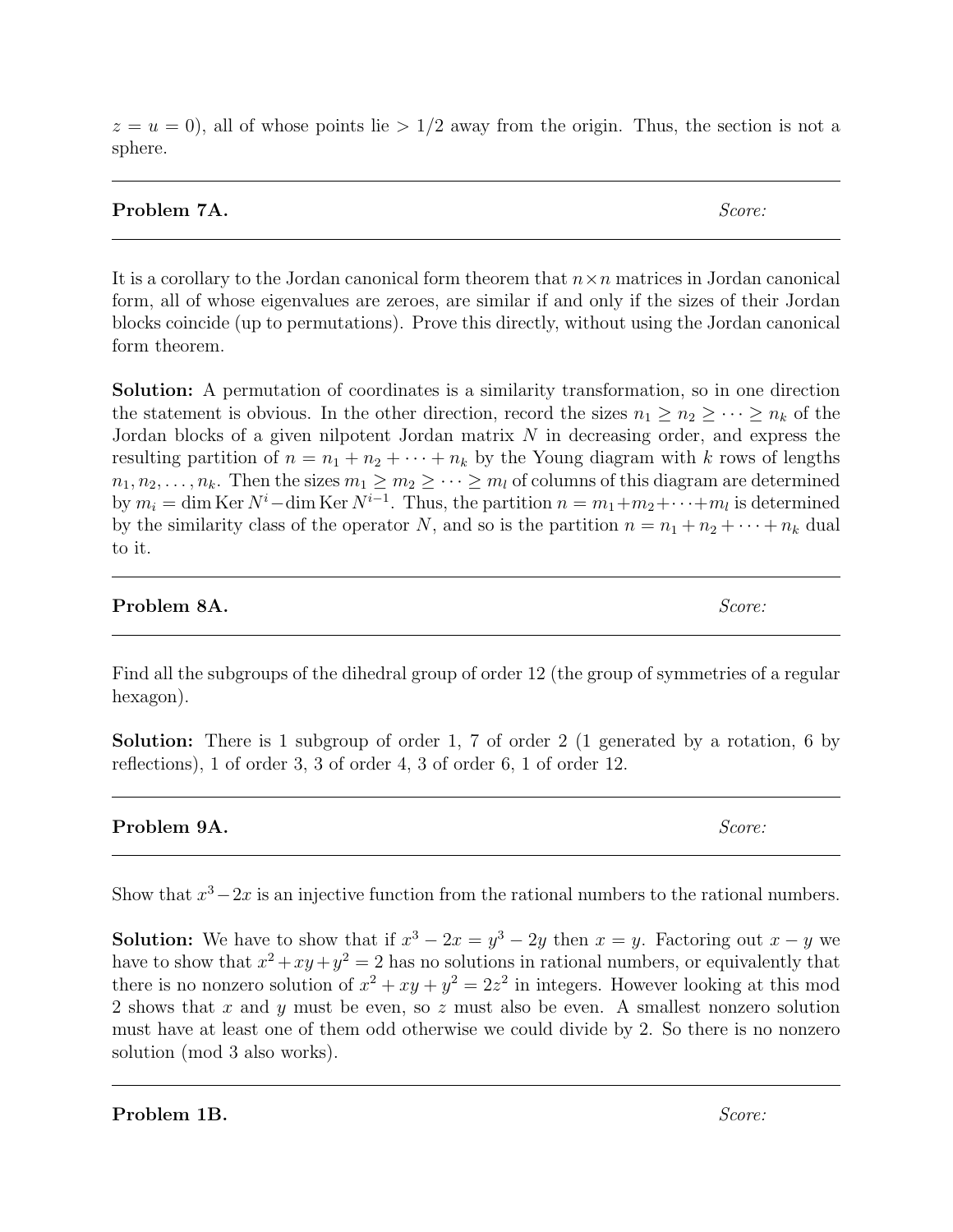For a real, find a 2-dimensional space of real-valued solutions of  $y'' = ay/x^2$  for  $x > 0$ . When  $a = -1/4$  find the solution with  $y = 0, y' = 1$  at  $x = 1$ .

**Solution:** If  $a > -1/4$ , two independent solutions are  $y = x^{\lambda}$  for  $(\lambda - 1/2)^2 = a + 1/4$ . If  $a < -1/4$ , since  $\lambda = 1/2 \pm i\tau$ , where  $\tau = \sqrt{-1/4 - a}$ , the solutions  $y = x^{\lambda}$  are complex. Two independent real solutions in this case are  $y = x^{1/2} \cos(\tau \log x)$  and  $y = x^{1/2} \sin(\tau \log x)$ .

If  $a = -1/4$ ,  $y = x^{\lambda} = x^{1/2}$  is one solution. A second solution is  $y = x^{1/2} \log x$  (which solves the given initial conditions).

#### **Problem 2B.** Score:

Let  $f: [0, \infty) \to \mathbb{R}$  be a function, and assume that:

- f is continuous on  $[0, \infty)$ ;
- f is differentiable on  $(0, \infty)$ ;
- $f'(x) \leq 0$  for all  $x > 0$  such that  $f(x) > 1$ ; and
- $f(0) = 1$ .

Prove that  $f(x) \leq 1$  for all  $x \geq 0$ .

**Solution:** The set  $\{x \in [0, \infty) : f(x) > 1\}$  is an open subset of  $[0, \infty)$ , and does not contain 0, so it is an open subset of R. Assume that this set is nonempty. Since it is open, it is a disjoint union of open intervals. Let  $(a, b)$  be one such interval; note that  $a \geq 0$ . By continuity,  $f(a) = 1$ . The third assumption implies that  $f(x)$  is non-increasing on [a, b), which contradicts the fact that  $f(c) > 1$  for  $c \in (a, b)$ . Thus the given set is empty, and so the conclusion follows.

### Problem 3B. Score:

The unit cube in the space  $C[0, 1]$  of continuous real-valued functions on the interval is defined as the subset

$$
\{f \in C[0,1] \mid ||f|| := \sup_{0 \le t \le 1} |f(t)| \le 1\}.
$$

Prove that there exists a 2-dimensional linear subspace in  $C[0, 1]$  whose intersection with the unit cube is a circular disk.

**Solution:** Take the plane spanned by  $\cos 2\pi t$ ,  $\sin 2\pi t$ .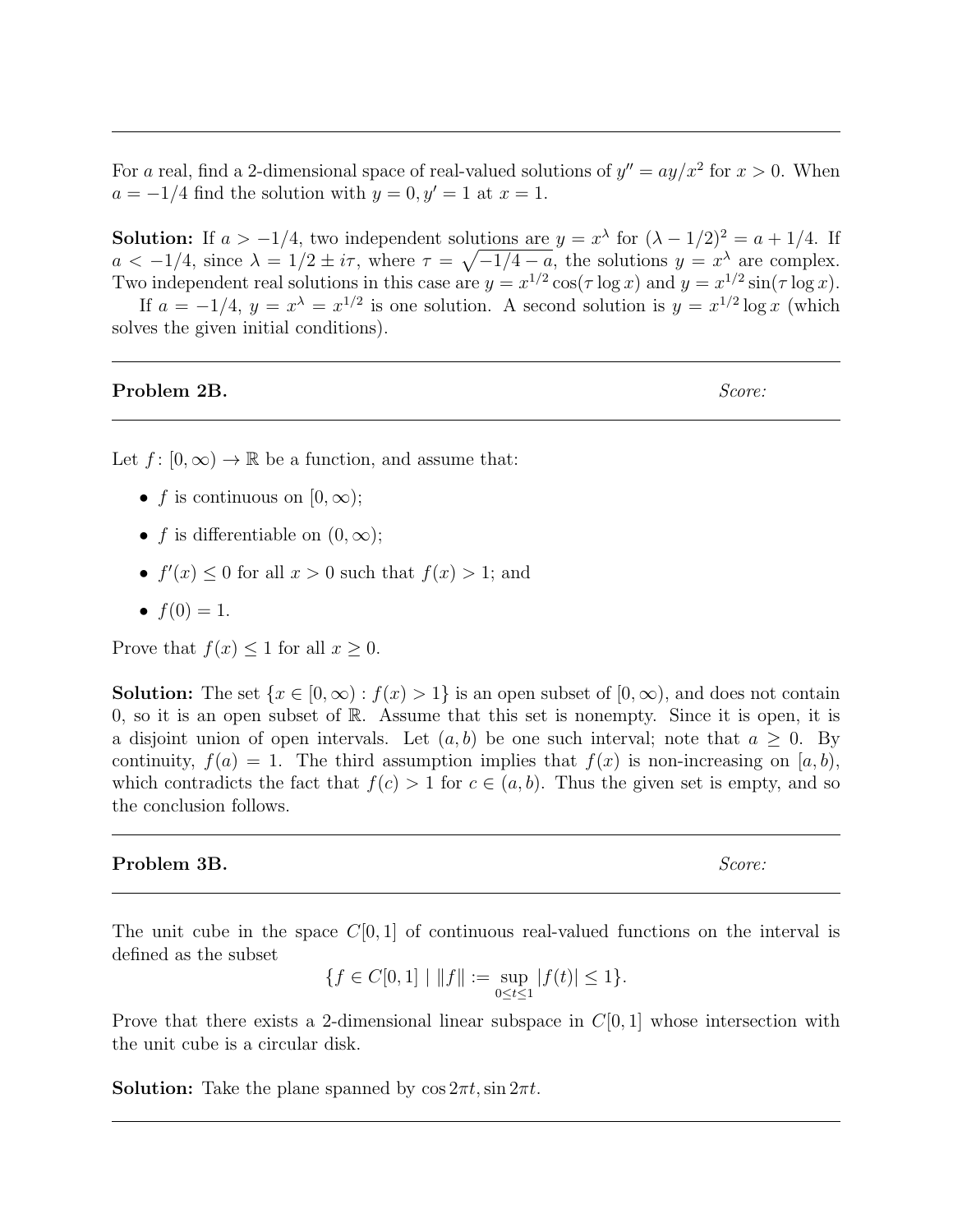A Schur function is a non-constant holomorphic function defined in the open unit disk whose values have absolute value at most 1. Show that if  $f$  is a Schur function then

$$
\frac{f(0) - f(z)}{(1 - \overline{f(0)}f(z))z}
$$

is also a Schur function.

**Solution:** We must have  $f(0) < 1$ , as f would be constant otherwise. If  $|a| < 1$ , then  $(a - b)/(1 - \overline{a}b)$  has absolute value at most 1 for  $|b| < 1$  by the maximum principle, because it has absolute value 1 for  $|b| = 1$ . The function  $\frac{f(0)-f(z)}{(1-\overline{f(0)}f(z))}$  has absolute value at most 1 in the open unit disk and vanishes at  $z = 0$ , so we can divide it by z and the quotient still has absolute value at most 1 by the maximum principle (applied to circles approaching the unit circle).

Correction: As some students noticed, the problem as stated is incorrect, because the non-constant function  $f(z) = z$  leads to a constant function

$$
g(z) = \frac{f(0) - f(z)}{(1 - \overline{f(0)}f(z))z} = -1.
$$

One cannot drop the "non-constant" hypothesis, since  $g(z)$  is undefined if  $f(z)$  is constant with absolute value 1. The problem should have been formulated as follows.

A Schur function is a holomorphic function defined in the open unit disk whose values have absolute value at most 1. Show that if  $f$  is a non-constant Schur function then

$$
\frac{f(0) - f(z)}{(1 - \overline{f(0)}f(z))z}
$$

is also a Schur function.

To be fair, answers were only graded on whether the student showed that  $g(z)$  is well-defined and holomorphic with  $|q(z)| \leq 1$  on the disk. No marks were deducted for failing to show that  $g(z)$  is non-constant.

#### **Problem 5B.** Score:

Find all entire functions  $f(z)$  such that  $\text{Re}(f(x+iy)) = x^3y - xy^3$ . Express your answer directly in terms of  $z$ , not in terms of  $x$  and  $y$ .

**Solution:**  $f(z) = -iz^4/4 + Ci$ , where C is a real number.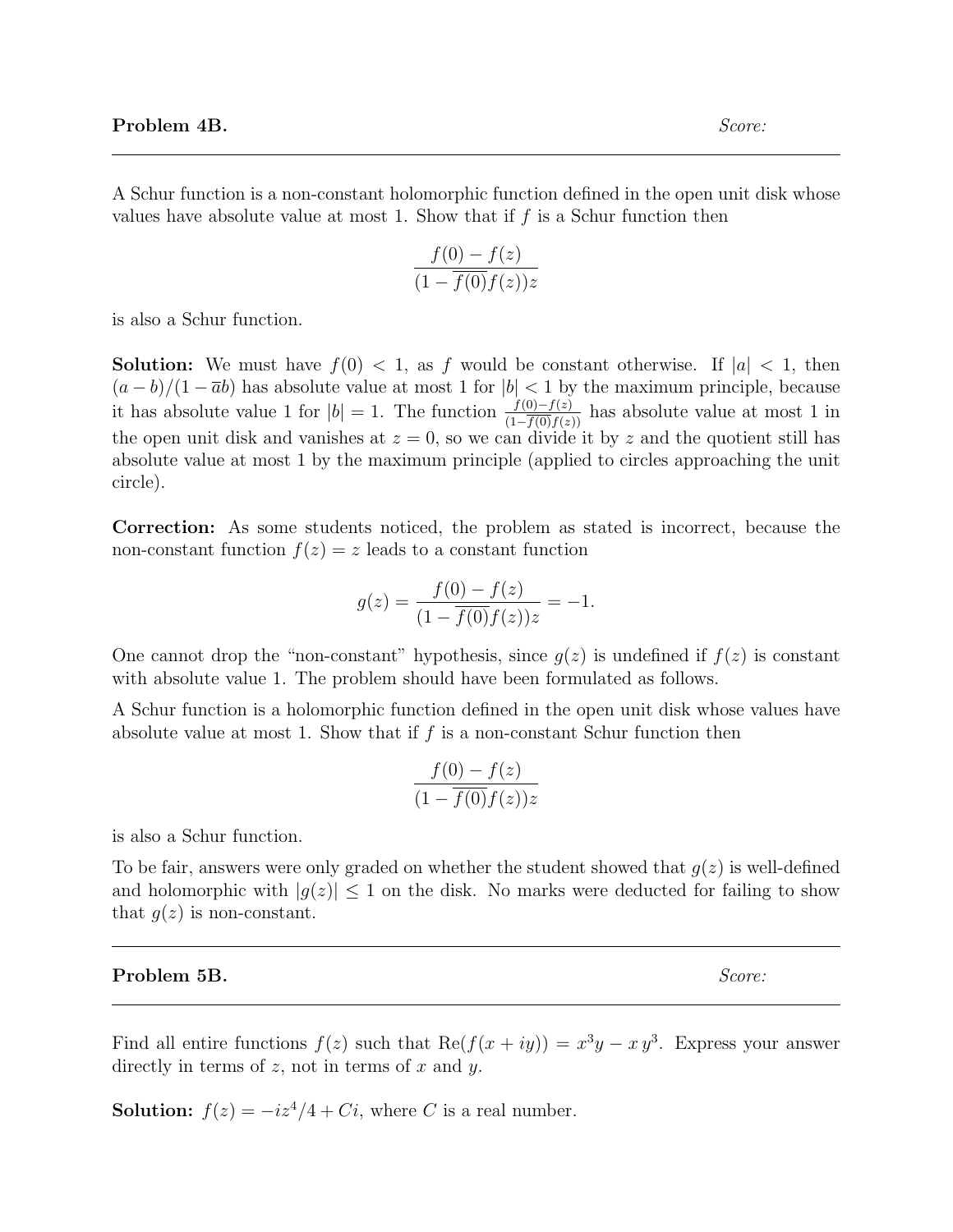### **Problem 6B.** Score:

Given a positive integer n, let  $\dots c_{-1}, c_0, c_1, \dots$  be a sequence of real numbers with period n, that is,  $c_{k+n} = c_k$  for all  $k \in \mathbb{Z}$ . Let C be the  $n \times n$ -matrix defined by  $c_{ij} = c_{j-i}$ . Prove that all matrices of this form (for  $n$  fixed) have a common Hermitian-orthonormal basis of complex eigenvectors, find these eigenvectors, and the corresponding eigenvalues.

**Solution:** Let T denote the cyclic shift operator  $T(x_1, x_2, \ldots, x_n) = (x_2, \ldots, x_n, x_1)$  on  $\mathbb{R}^n$ . Then C is the matrix of the operator  $c_0 + c_1T + c_2T^2 + \cdots + c_{n-1}T^n$ . Since T is orthogonal, it commutes with its adjoint  $T^* = T^{-1}$ , and hence T is normal. By the Spectral Theorem for normal operators, T has an Hermitian-orthonormal basis of complex eigenvectors. Explicitly, the eigenvectors of T have the form  $(1, \lambda, \lambda^2, \ldots, \lambda^{n-1})$ , where  $\lambda$  is the corresponding eigenvalue, satisfying  $\lambda^n = 1$ . The eigenvalues are all distinct, and hence the eigenvectors eigenvalue, satisfying  $\lambda = 1$ . The eigenvalues are all distinct, and hence the eigenvectors are pairwise Hermitian-orthogonal. Dividing by  $\sqrt{n}$  makes them unit. The corresponding eigenvalues of C are  $c_0 + c_1\lambda + \cdots + c_{n-1}\lambda^{n-1}$  where  $\lambda$  runs through the *n*th roots of unity:  $\lambda = \exp(2\pi i k/n), k = 0, 1, \ldots, n - 1.$ 

### **Problem 7B.** Score:

Find the number of surjective linear maps from an  $n$ -dimensional vector space over the field with 2 elements to itself.

Solution:  $(2^n - 1)(2^n - 2^1) \cdots (2^n - 2^{n-1})$ 

### **Problem 8B.** Score:

If A is the ring of  $n \times n$  matrices with entries in a field K, show that the only two-sided ideals of A are A itself and 0.

**Solution:** Let J be the two-sided ideal generated by a non-zero matrix  $M \in A$ . Let  $v \in K^n$ be a vector such that  $w = Mv \neq 0$ . Let Y be the matrix such that  $Ye_1 = v$  and  $Ye_i = 0$  for  $j > 1$ , where  $e_j$  is the j-th unit vector. Let X be a matrix such that  $Xw = e_1$ . Then XMY is the unit matrix  $E_{1,1}$  with entry 1 in position  $(1, 1)$  and all other entries zero, so  $E_{1,1} \in J$ . Similarly, every unit matrix  $E_{i,j}$  belongs to J, hence  $J = A$ .

### **Problem 9B.** Score: